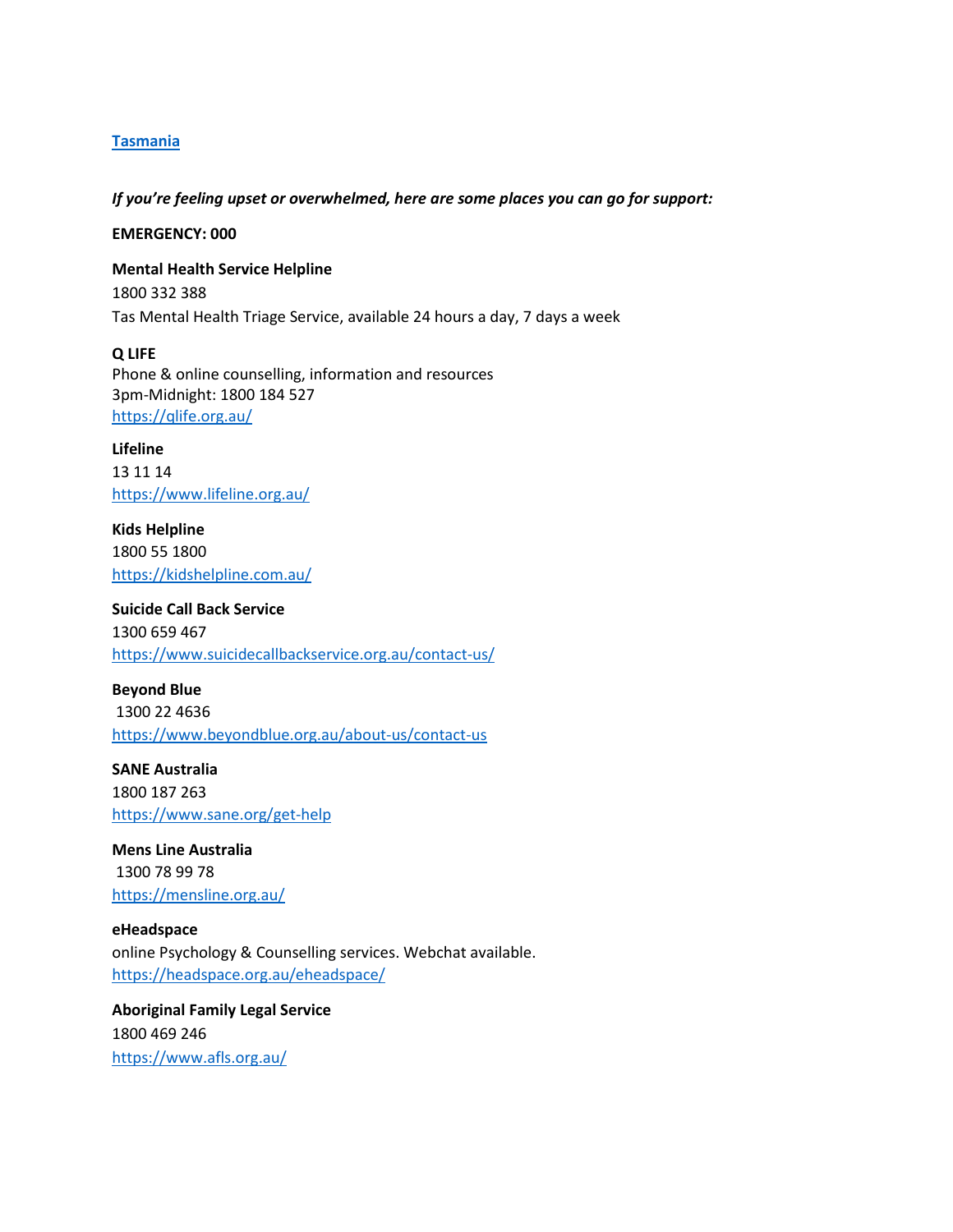# **1800 RESPECT**

24-hour support line for people impacted by sexual assault, domestic or family abuse 1800 737 732

*Headspace centres around the country provide free mental health care for young people. Find a headspace centre near you:*

### **Headspace**

Psychology & Counselling services, information and resources. Various locations around Australia. <https://headspace.org.au/headspace-centres/>

*Aboriginal Community Controlled Health Organisations can provide mental health care and wellbeing support for Aboriginal and Torres Strait Islander people.* 

*You can also see the Aboriginal Community Controlled Health Organisations near you by visiting your state's peak body:*

## **Tasmanian Aboriginal Centre**

<https://tacinc.com.au/>

*Other services in your state/territory that can offer support:*

#### **Working it Out**

<https://www.workingitout.org.au/>

(6231 1200)

*Aboriginal and Torres Strait Islander LGBTQA+ community groups across Australia offer support and belonging:*

#### **First People's Rainbow Mob WA**

<https://rainbowmob.jimdofree.com/>

# **Black Rainbow**

<http://www.blackrainbow.org.au/>

#### **Moolagoo Mob & Blak Lemons SA**

<https://www.facebook.com/groups/192121764142222/>

**Sistergirls & Brotherboys** 

<https://www.facebook.com/groups/sistergirls.brotherboys/>